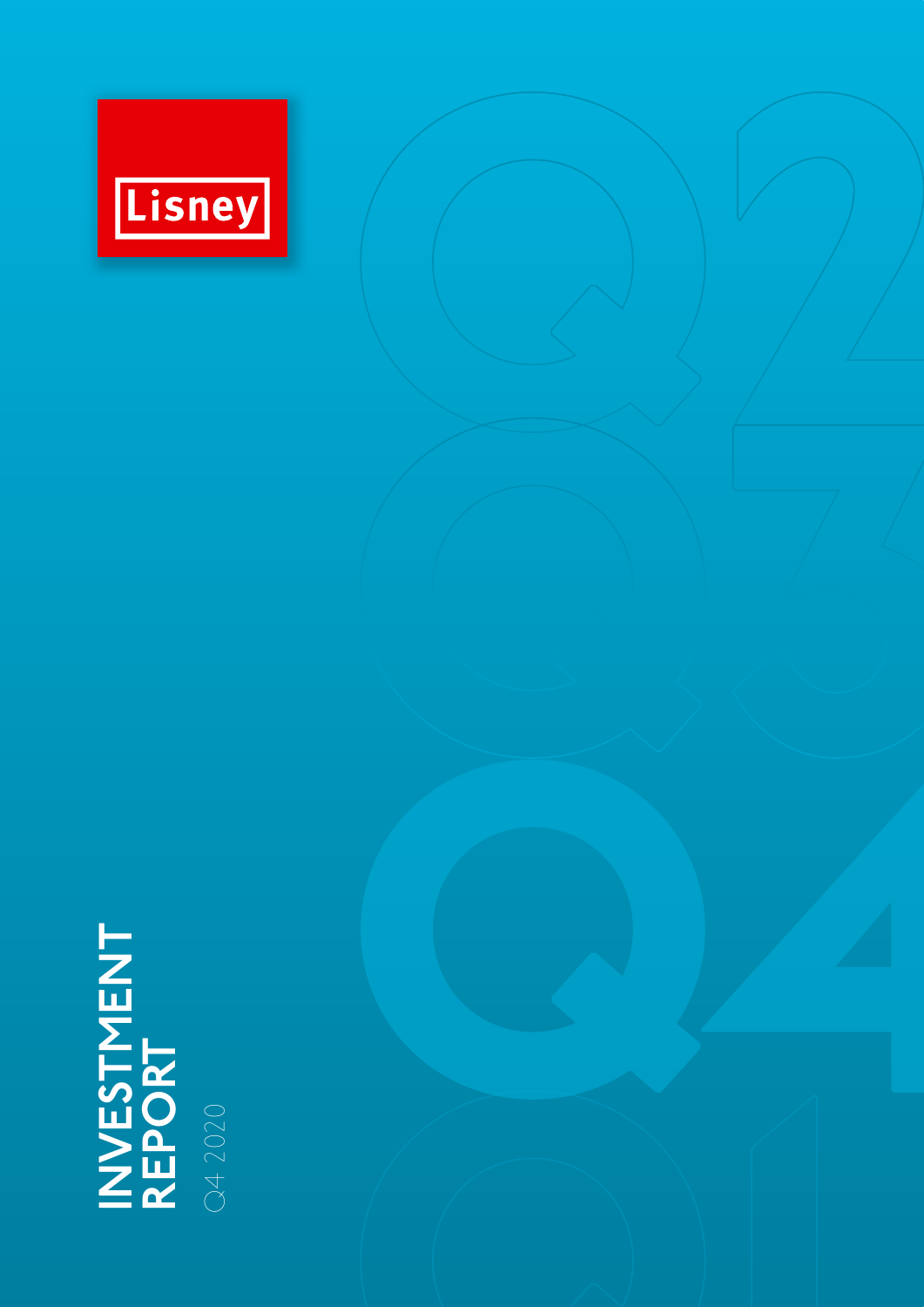## INVESTMENT IN NUMBERS







14 DEALS **OFF-MARKET**

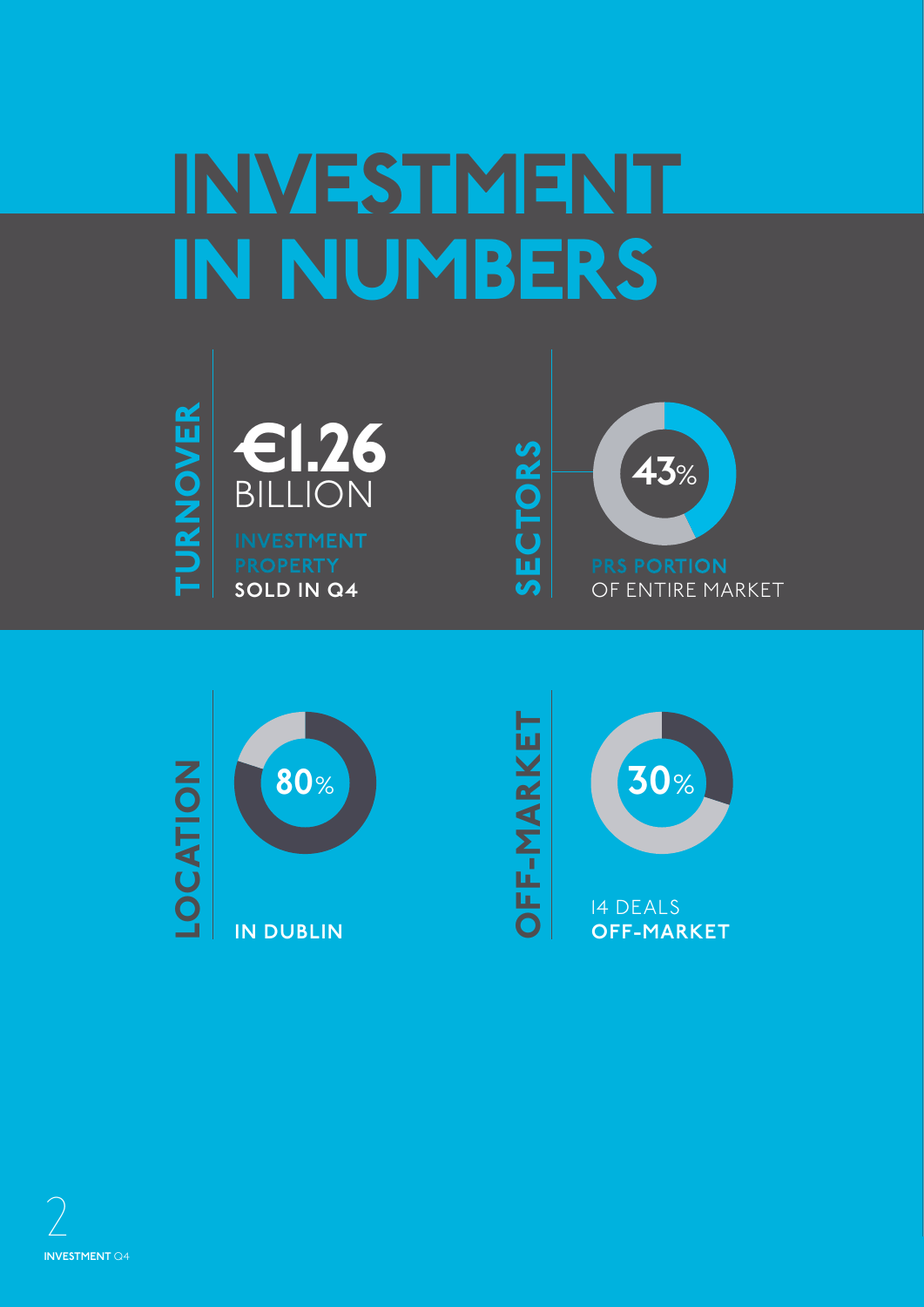

#### **OVERVIEW**

In a market sector driven by sentiment and international investors, the Irish property investment market had a relatively good year in 2020, and in the context of a global pandemic, market turnover was €3bn. While this was half the previous years' record-breaking €6bn, supply was more limited as several potential sales processes were put on hold. The inability to physically show properties between the end of March and into June also had an impact on market turnover for a period. Interestingly, the transaction size remained relatively large with 19 deals done of more than €50m and the average size across the market at €23m. Notably, in Q4, activity levels reached €1.26bn.

International travel restrictions continued to have an impact on overseas buyers seeking opportunities in Q4 2020. This will continue to for at least the first three months of 2021, if not the first six. However, those with a local presence continued to be better placed to source and conclude deals. Surprisingly, 80% of turnover related to international investors in 2020 (and over 60% in Q4) as many of the Irish institutions were absent from the market following closure of their open-ended funds earlier in the year. Travel restrictions also continued to have an impact on potential vendors decision to bring properties to the market, fearing demand would not be as strong. As a result, opportunities were placed with investors off-market through targeted approaches. The general view was that if they did not sell, they could be put to a wider audience in 2021 through on-market campaigns. Indeed, 30% of the total turnover was done off-market in Q4 and for 2020 overall, this was at 45%.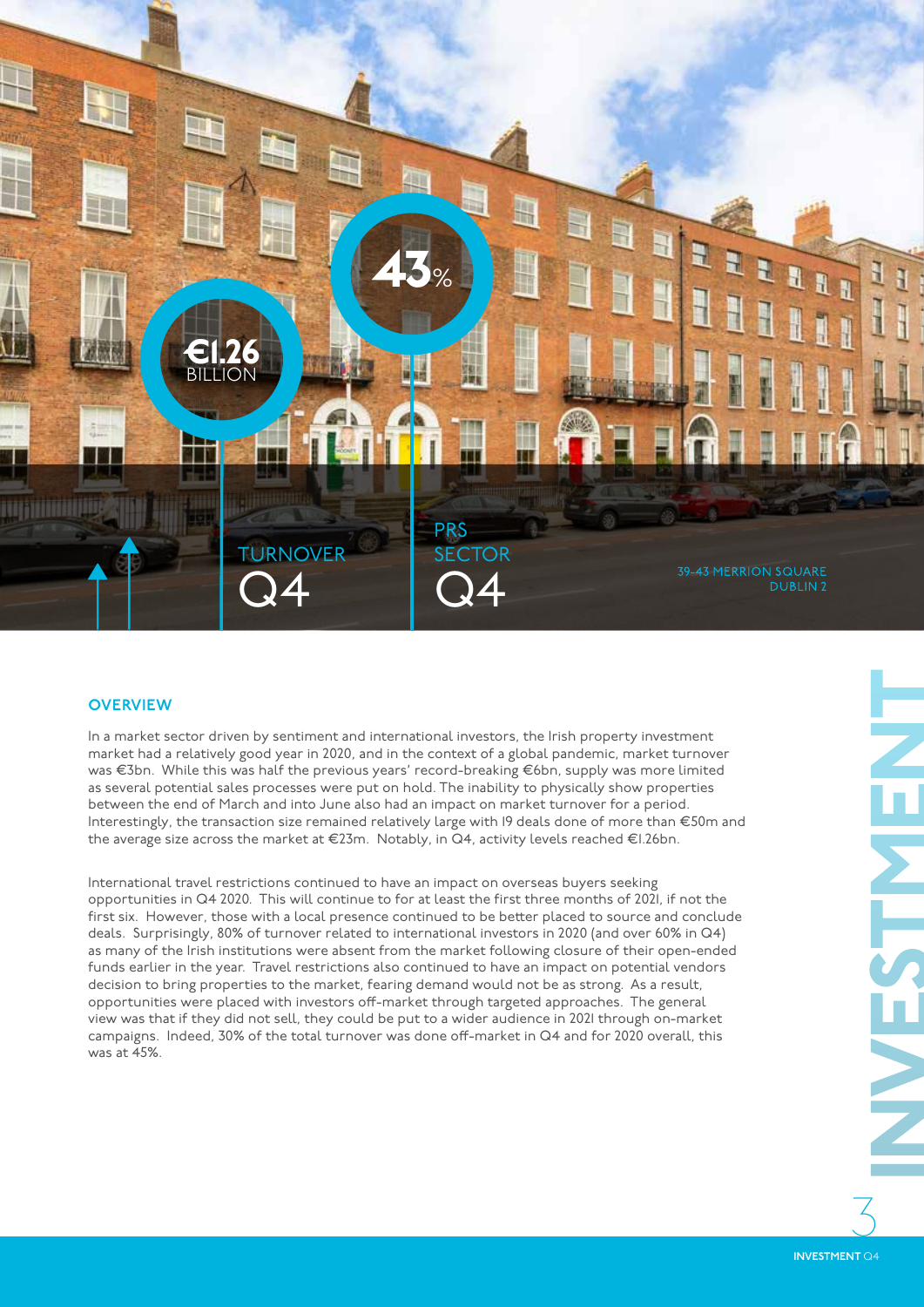#### **OVERVIEW** (CONT'D)

Some market players expected COVID-19 to bring more value to the sector through declining rents and softening yields. Generally, this has not been the case and despite the pandemic, demand remains and new investors have entered the market. Equally, some investors are pursuing exit strategies. There continues to be significant capital chasing Irish property investments. Cash on deposit is attracting negative interest rates and some fear a stock market overvaluation. Many investors have a mandate to spend and having unused the funds for much of 2020, they are now seeking to deploy it. Most require at least five years of guaranteed income and all appear to be carrying out greater due diligence on potential purchases.



#### **TURNOVER & AVERAGE LOT SIZE** (2011 – 2020)

#### **ACTIVITY**

Q4 2020 was the strongest quarter of the year with turnover reaching €1.26bn across 44 transactions. The average lot size was larger than the overall for the year, at €28.6m. Dublin dominated activity yet again, accounting for 80% of all spend. As with Q3, the PRS market was the busiest with 43% of all activity in that sector. This was followed by the office sector at 28.5%, industrial at 16.9% and retail at 8%.

#### **SECTORS**

#### PRS

Almost €536m was spent on PRS assets in Q4, bringing the total for 2020 to €1.2bn. In Q4, seven of the thirteen PRS deals were off-market and many were done on a confidential basis. The largest was a forward purchase deal at €140m. This was followed by Round Hill Capital and Quad Real Property Group's purchase of 297 apartments in Blackwood Square in Santry. Other large transactions comprised IRES's acquisition

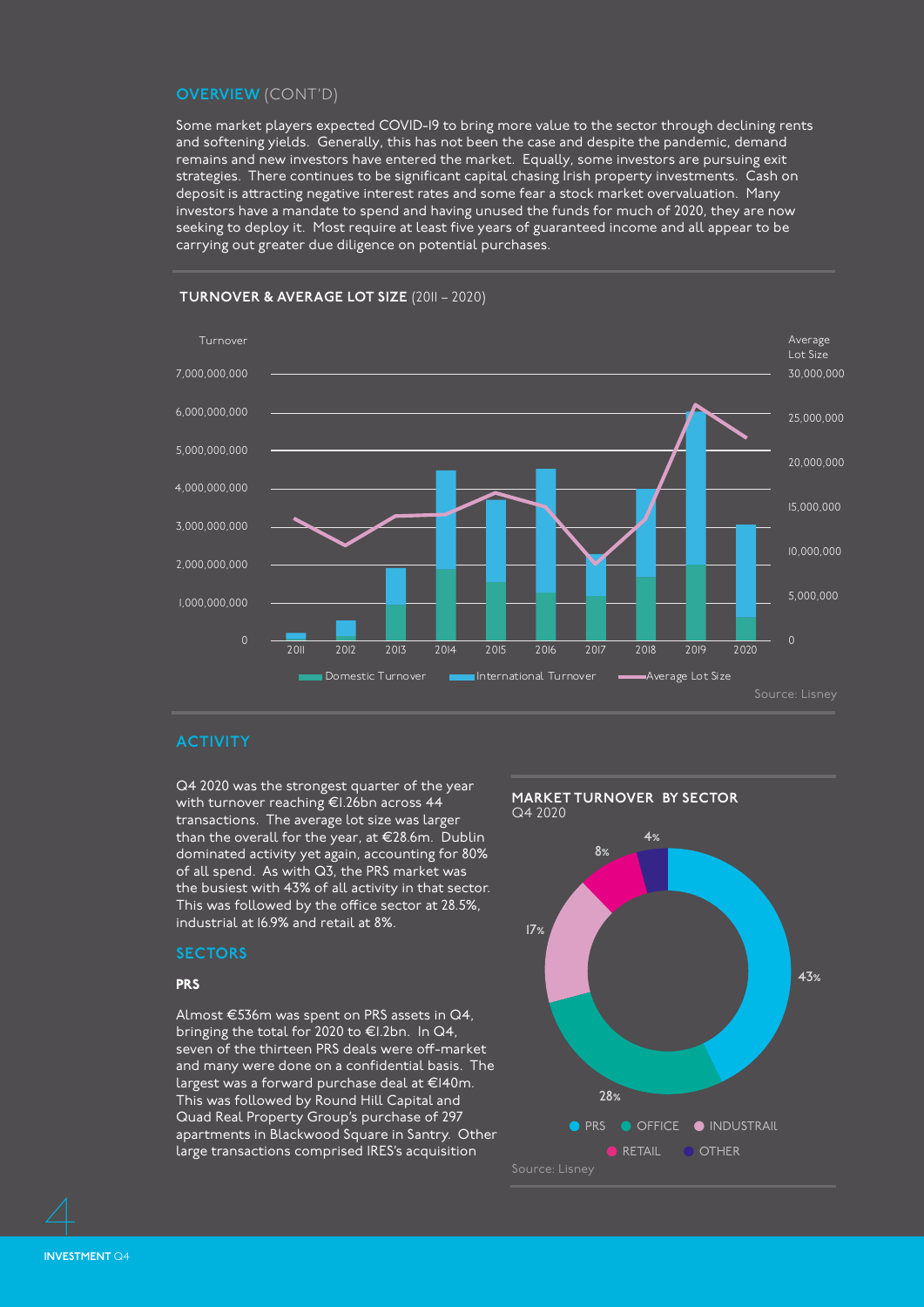of 146 apartments at the Phoenix Park Racecourse in Castleknock (€60m); Irish Life's acquisition of Charleville on Harbour Road in Dalkey (€51.25m for 94 apartments); and Orange Capital's acquisition of Project Connect (€32m for 151 apartments across 10 schemes).

For 2020 overall, it was the third consecutive year where investment in PRS assets was more than €1bn and made up approximately 38% of the market in 2020 (possibly more when confidential deals are considered) and the majority were done off-market through targeted sales. There were also several forward purchases of schemes under construction. Both of these trends will continue this year as demand for housing remains and the pipeline of potential development is healthy.

#### **OFFICES**

Investment activity in the office sector was also busy in Q4, totalling €358m or 28.5% of all investment spend in the three months. Some very substantial buildings sold including 28 Fitzwilliam Street (purchased by Amundi Immobolier for €177.5m) and Baggot Plaza (bought by Deka for €141m). There were also several office sales ongoing at the end of the year including the €400m Bloom portfolio and the €140m One Molesworth Street, both Henderson Park sales.

#### **RETIAL**

The tough year for retailers, being disproportionately affected by restrictions with rolling store closures and greater online shopping, continued to carry over into the investment market in Q4. However, Q4 was the most active quarter of the year with €100m worth of assets sold. The previous three quarters had a combined €40m in sales, three-quarters of which was in Q1. In Q4, three reasonably large assets sold off-market for a combined €66m. More defensive type assets also sold including several supermarkets / convenience stores.

#### **INDUSTRIAL**

While very few industrial assets transacted in Q4, one very large and notable deal occurred with GIC acquiring Morgan Stanley's equity position in the Exeter Group Portfolio for €200m. Overall, industrial sales accounted for 16.9% of  $Q4$  investment market turnover (€212.2m) and 9% of the market in 2020.

The risk profile of this sector continues to reduce given the growing occupational demand from logistics operators. As discussed in Lisney's Q4 Industrial Market Update, the new developments under construction in Dublin should provide some institutional grade opportunities for investors in the coming years.

#### **SUPPLY**

There was close to €200m worth of assets on the **INVESTMENT SUPPLY** market at the end of December 2020. These were DEC 2020 at various stages of the sales process but with about 70% available and the remainder agreed or in advanced negotiations.

#### **PRICING**

Despite the macro-economic environment, prime equivalent yields remained just at or below longterm averages across each sector in Q4. While most prime yields were stable in the quarter, prime retail yields softened further, as did secondary yields across most sectors. The impacts of both COVID-19 and the Level 5 national lockdown status in early 2021, along with Brexit will weigh on the market over the coming months and will likely push yields out further on non-prime assets.

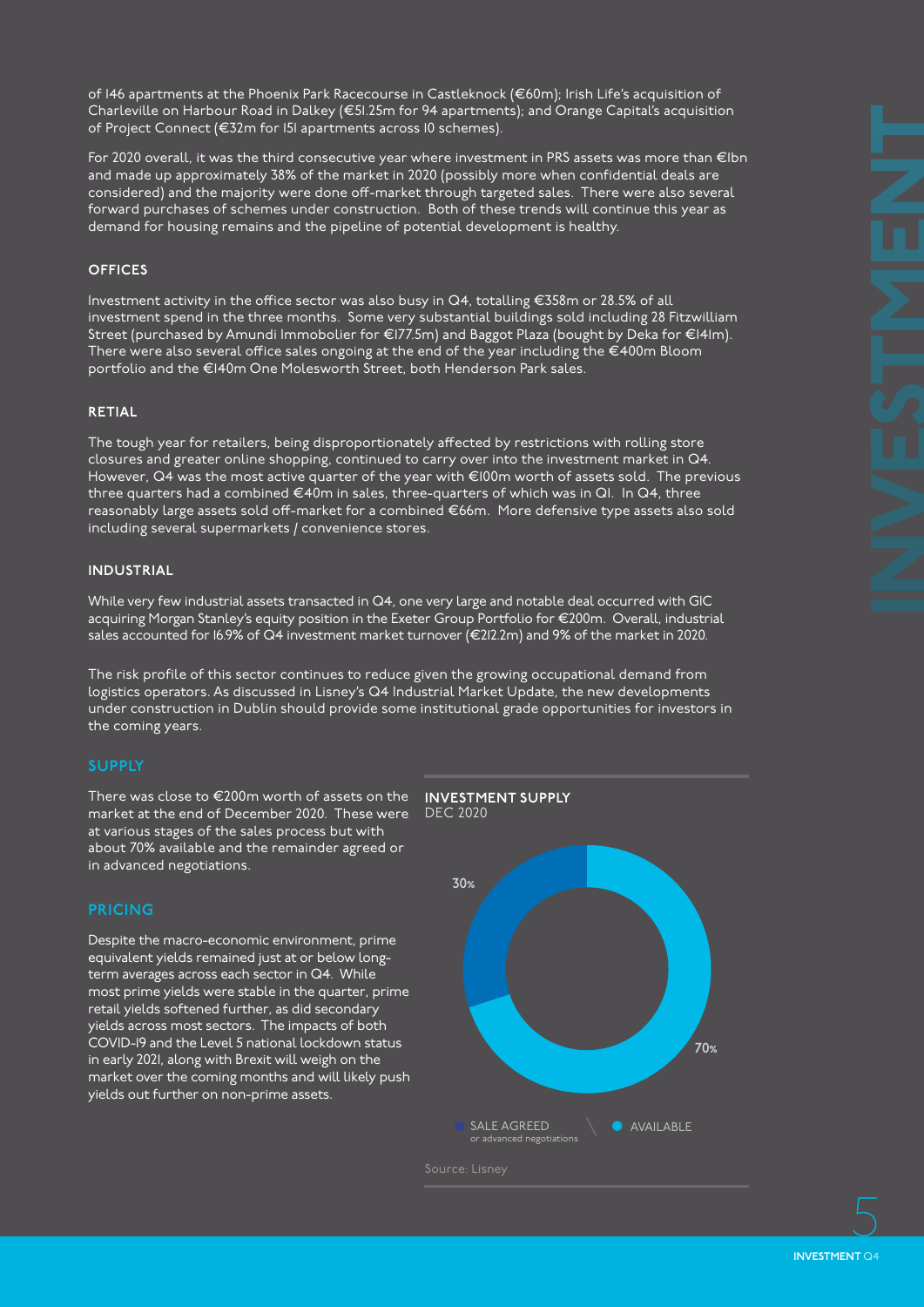

|                                       | <b>RETAIL</b> | <b>OFFICE</b>            | <b>INDUSTRIAL</b> | <b>PRS (GROSS)*</b> |
|---------------------------------------|---------------|--------------------------|-------------------|---------------------|
| End-2020                              | 4.50%         | 4.00%                    | 4.75%             | 4.85%               |
| Annual<br>Change                      | $+125$ bps    | $\overline{\phantom{a}}$ | $-50$ bps         | $-15$ bps           |
| <b>Difference</b><br>to LTA           | $-34$ bps     | $-177$ bps               | $-333$ bps        | $-66$ bps           |
| <b>Difference</b><br>to Cycle<br>High | $-234$ bps    | $-375$ bps               | $-410$ bps        | $-140$ bps          |

\* PRS yields do not have OPEX accounted for and as such, are on a gross basis.

\* Long-Term Average (LTA) is calculated between Q4 1980 and Q3 2020, except PRS which is between Q4 2014 and Q3 2020.

6 **INVESTMENT** Q4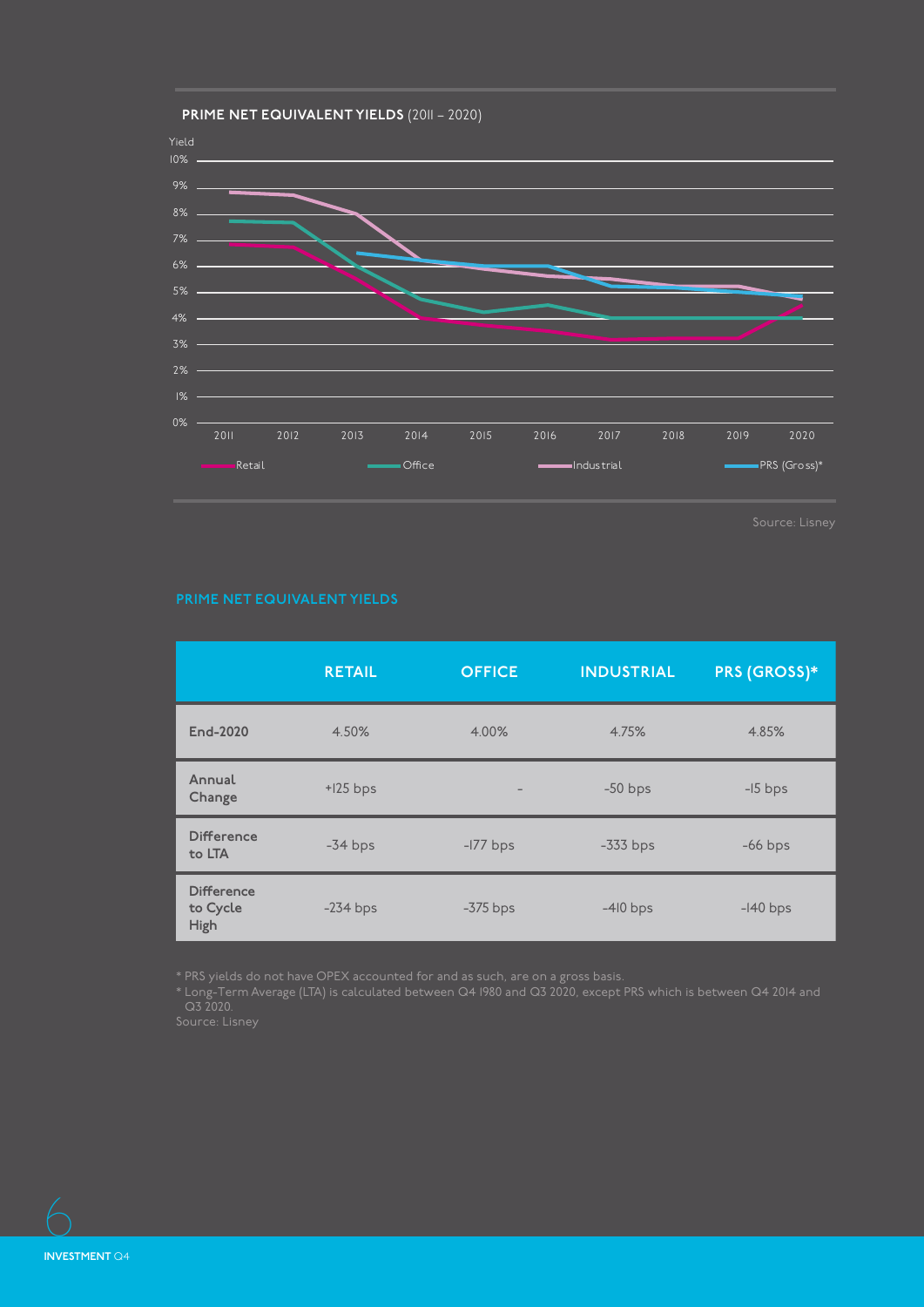

#### **OUTLOOK**

**6**

|   | We expect QI and the start of Q2 202I to be relatively subdued but the remainder of the year will be busy.                                                                                                                                                                                                                                                                  |
|---|-----------------------------------------------------------------------------------------------------------------------------------------------------------------------------------------------------------------------------------------------------------------------------------------------------------------------------------------------------------------------------|
|   | Some prime market yields may harden in the coming months, such as industrial and PRS, while retail<br>and more secondary assets are likely to soften further. Pricing in some sectors has been difficult due<br>to the lack of transactions, but this should be clearer as 2021 progresses.                                                                                 |
| 3 | For smaller lot sizes (between €lm and €6m), cash purchasers will shore up values, particularly<br>for good quality dry investments. These will mainly comprise those not wishing to have negative<br>interest rates applied to their savings and pensions.                                                                                                                 |
| 4 | Approved housing bodies' involvement in the PRS market will grow this year and they will be seeking<br>forward purchasing deals and will compete with private investors for stock. We also anticipate that<br>a number of opportunities with enhanced leases (or other long-term structures) to local authorities<br>will come to the market for private sector investment. |

We estimate that about €1.6bn worth of office property is due to the market in 2021 with more likely to emerge as the year progresses. There will also be opportunities outside of prime areas, particularly in some older business parks to consolidate ownerships.

Many of the larger shopping centres acquired during this property market cycle (mainly between 2014 and 2016) have reduced income streams and in turn the capital value has declined. For retail schemes purchased with debt, equity levels have now likely diminished and as a result, we expect assets to trade in the short-term. It may be the case that an investor, or even a handful of investors, will take a large position in this area, wagering on a recovery in the sector.

INVESTMENT Q4